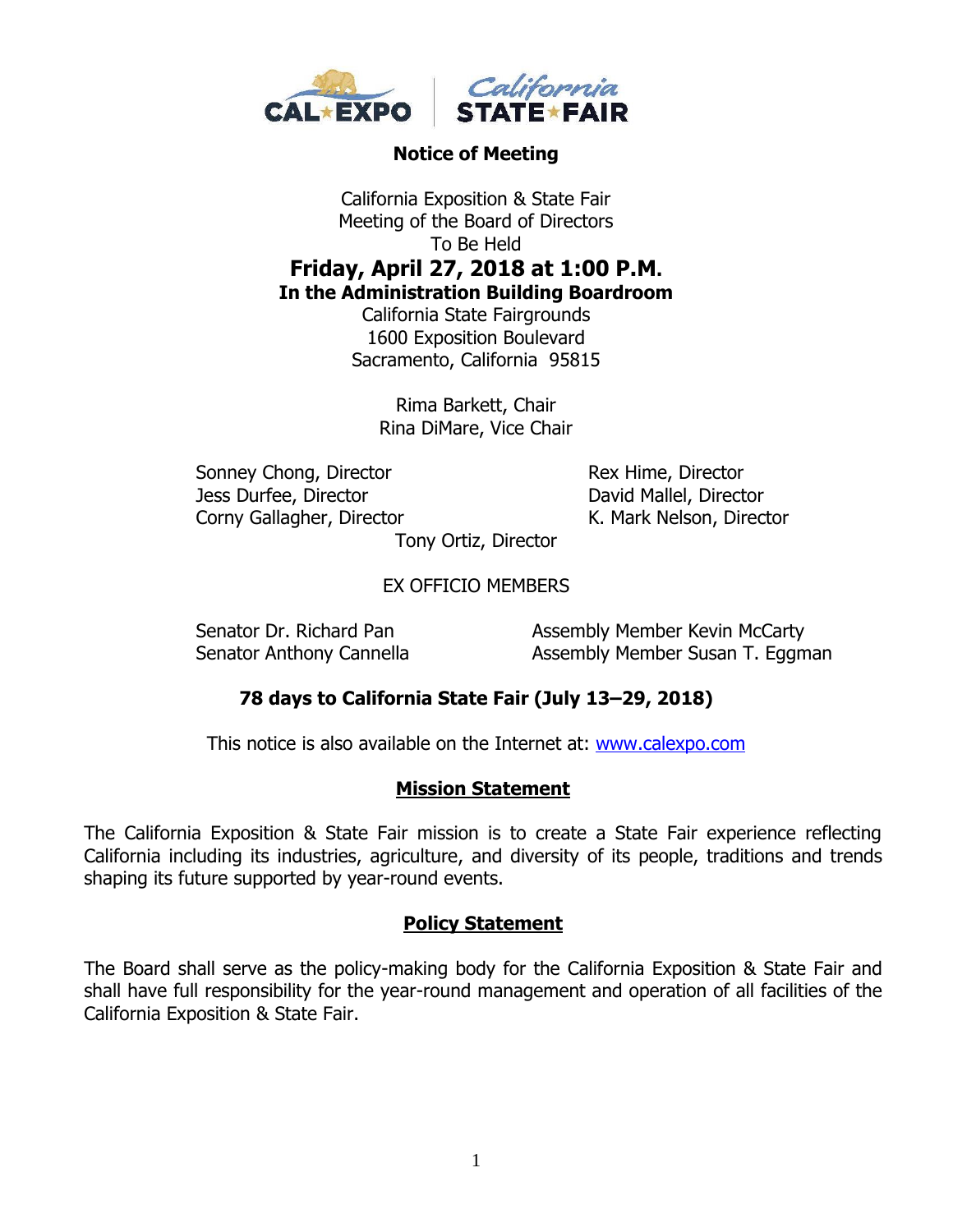#### **Public Comment**

Any member of the public wishing to address the Board on any matter listed for consideration on this agenda shall fill out a Speaker's Form and provide it to the Board's Recording Secretary. All speakers will be recognized by the Chair and be allowed a maximum of three minutes to address the Board at the time the agenda item is being considered by the Board. If you wish to address the Board on a matter not listed on the agenda, you have that right. If you wish to exercise that right, please fill out a speaker's form and provide it to the Board's Recording Secretary. You will be allowed a maximum of three minutes to address the Board during the Public Comment item on the agenda.

# **AGENDA**

# **1. CALL TO ORDER**

All matters noticed on this agenda, in any category, may be considered for action as listed. Any items not so noticed may not be considered. Items listed on this agenda may be considered in any order, at the discretion of the Chair.

# **2. ROLL CALL**

# **3. PLEDGE OF ALLEGIANCE**

# **4. INTRODUCTION OF GUEST & STAFF**

# **5. PRESENTATION**

Presentation to Nancy Koch in recognition of her retirement

# **6. MINUTES OF MEETINGS**

**a.** Approve Board Meeting Minutes of March 23, 2018, as presented.

# **7. COMMITTEE AND STAFF REPORTS**

- **a.** Annual State Fair Director Durfee
- **b.** Long Range Planning Director Hime
- **c.** Expo Events Update AGM Shell

# **8. FINANCIAL REPORTS**

**a.** Contracts/Purchases Requiring Board Notification/Approval

#### **9. CORRESPONDENCE**

None

#### **10. UNFINISHED BUSINESS**

None